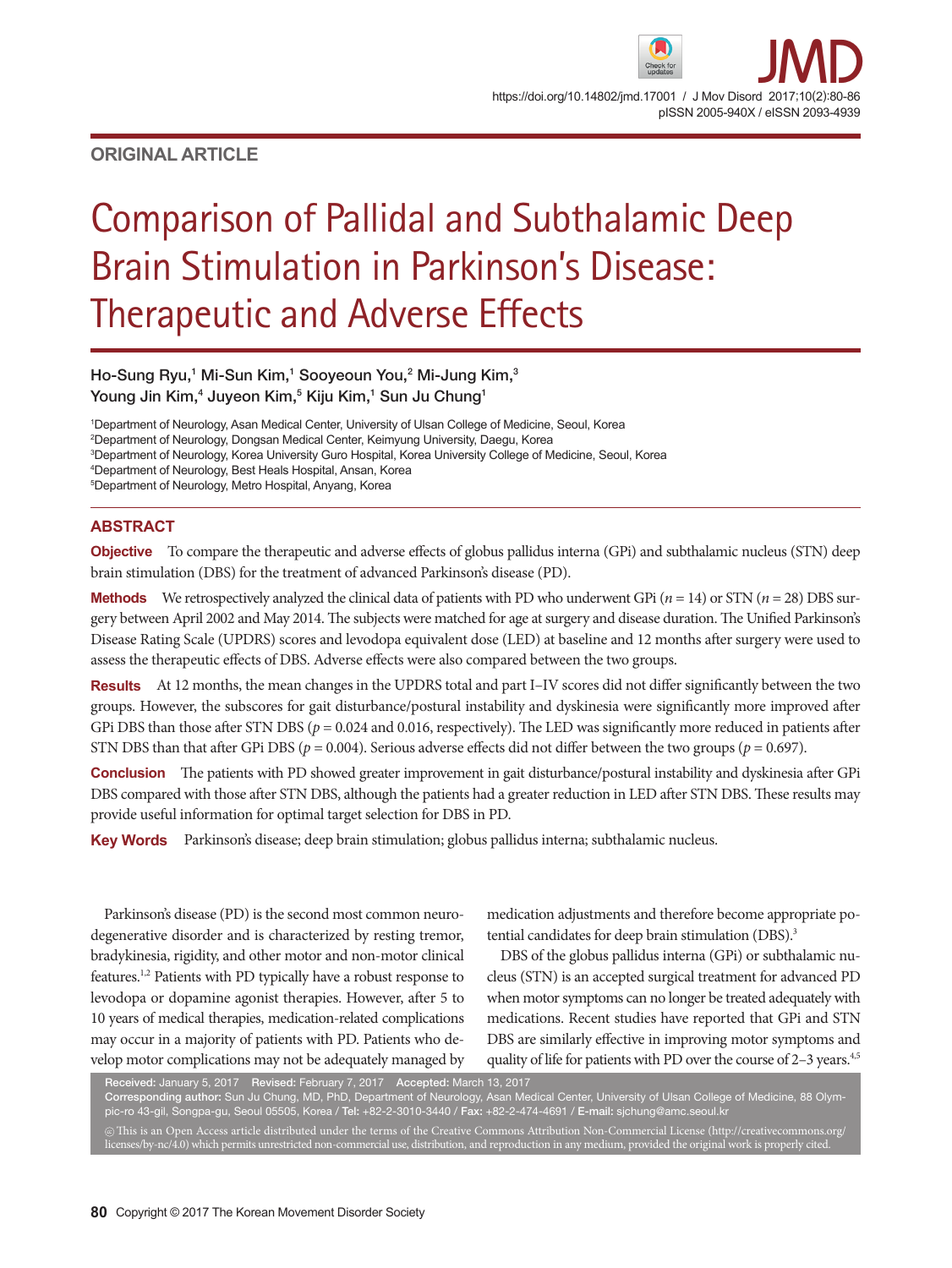However, it is still unclear whether there are definite advantages or disadvantages in selecting one target over another for DBS in patients with advanced PD. One target may improve a certain specific clinical symptom more effectively than another target; there may also be ethnic differences in the therapeutic effects of DBS. Moreover, the therapeutic effects and quality of life after DBS surgery may be influenced by post-operative medications that vary substantially among different countries (Supplementary Table 1 and 2 in the online-only Data Supplement). Therefore, the aim of this study was to provide a detailed comparison of the therapeutic and adverse effects of GPi versus STN DBS surgery.

# **MATERIALS & METHODS**

## **Subjects**

We retrospectively analyzed 147 patients with advanced PD who received bilateral GPi or STN DBS between April 2002 and May 2014 in the Departments of Neurology and Neurosurgery at Asan Medical Center, Seoul, Korea. All patients with PD underwent DBS surgery based on the institutional guideline for DBS surgery, including clinically diagnosed PD of > 5 years in duration; severe levodopa-induced motor complications despite optimal adjustment of antiparkinsonian medications; no evidence of Parkinson-plus syndrome or secondary parkinsonism; no surgical contraindications; and no severe dementia, depression, or psychosis. In pre-surgery assessment, all patients showed an improvement in the Unified Parkinson's Disease Rating Scale (UPDRS) part III motor score of > 30% in the levodopa challenge test by taking a suprathreshold dose of levodopa [150% of the usual first morning levodopa equivalent dose (LED) based on the pre-surgery usual first morning dose of anti-parkinsonian medication] (Supplementary Table 3 in the online-only Data Supplement).

Fourteen patients with PD underwent bilateral GPi DBS surgery during the study period and were enrolled in this study. For comparisons, 28 patients with PD who received STN DBS surgery were selected by random assignment using a computergenerated randomization sequence, with matching for age at DBS surgery and disease duration of PD.

This study was approved by the Institutional Review Board of Asan Medical Center. The board waived the requirement for patient consent because of the retrospective and observational nature of the study.

### **Clinical assessment**

All subjects underwent a systemic institutional clinical assessment that is described in detail in previous reports.<sup>6-8</sup> The patients were evaluated postoperatively at 3 months, 6 months, and annually. All patients were assessed for clinical symptoms using UPDRS under four conditions: 1) off stimulation– off medication, after stimulation had been switched off for 1 h; 2) on stimulation–off medication, after stimulation had been switched on for 1 h; 3) off stimulation–on medication, after stimulation had been switched off for 1 h and after the administration of a suprathreshold dose of standard levodopa; and 4) on stimulation–on medication. The specific subscores for bradykinesia (summation of UPDRS items 23–27 and 31), tremor (summation of UPDRS items 20 and 21), rigidity (UPDRS item 22), speech (UPDRS item 18), and gait disturbance/postural instability (UPDRS items 28-30) were assessed.<sup>9</sup> The subscores for dyskinesia (summation of UPDRS items 32–35) and motor fluctuation (summation of UPDRS items 36–39) were also assessed. The LED was calculated according to the following conversion formula: standard levodopa dose  $\times$  1 + slow - release levodopa  $\times$  0.75 + ropinirole  $\times$  20 + pramipexole  $\times$ 100 + [standard levodopa + (slow - release levodopa  $\times$  0.75)]  $\times$  0.33 if taking entacapone.<sup>10</sup>

### **DBS surgical procedures**

The GPi and STN DBS surgery procedures have been described in detail in previous reports.<sup>6,7</sup> The target sites (GPi or STN) for DBS were determined by a consensus decision made by physicians, patients, and their caregivers in clinical practice.

### **Statistical analysis**

The baseline demographic and clinical data were analyzed using Student's *t*-test or Wilcoxon signedrank tests. The UPDRS scores were analyzed using Mann-Whitney U test. Fisher's exact test was used to evaluate the differences in adverse effects between the two groups. All data were analyzed using SPSS version 22.0 (SPSS Inc., Chicago, IL, USA), and the significance level was set at *p* < 0.05.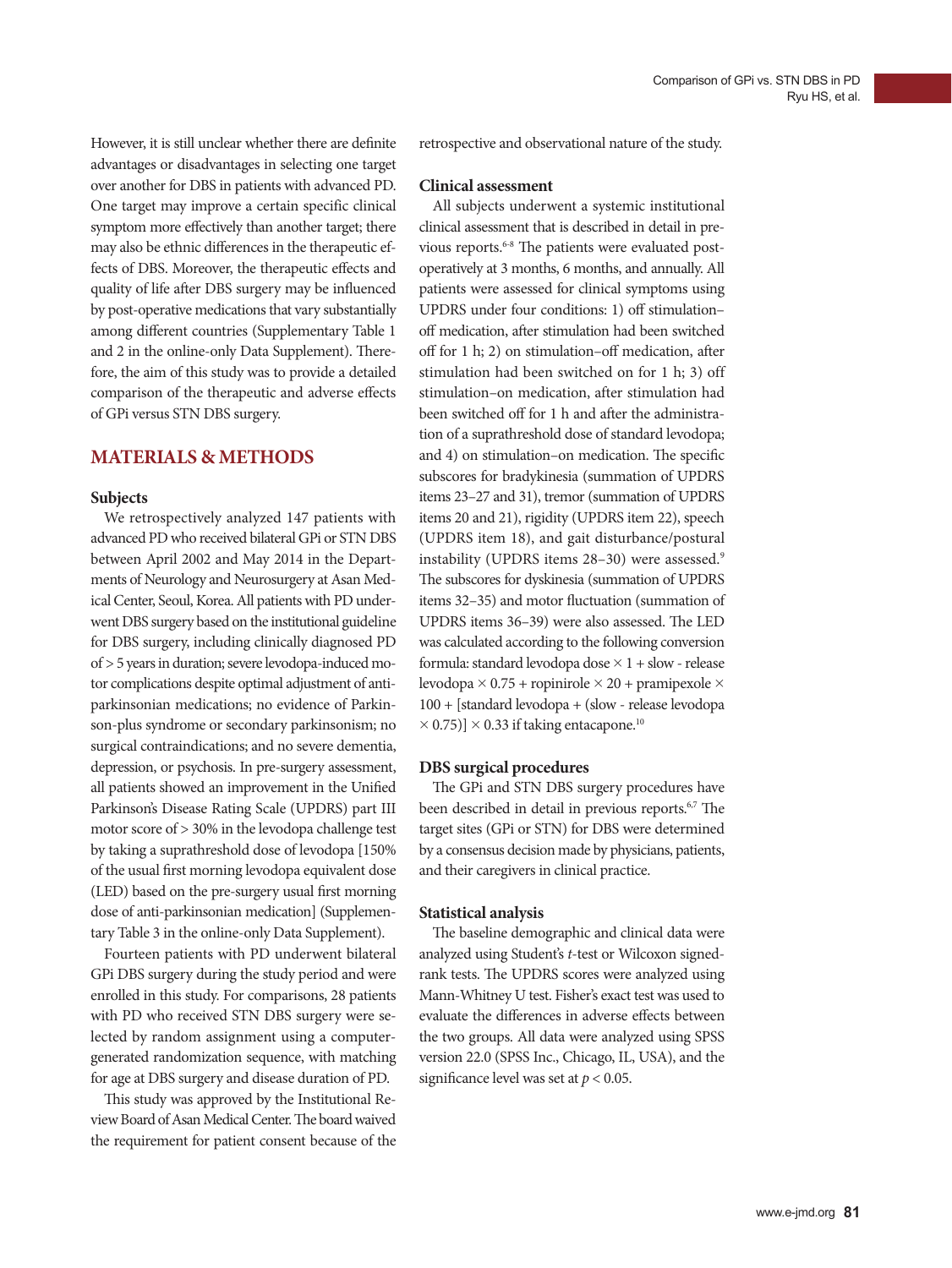

# **RESULTS**

## **Demographic and clinical characteristics of subjects**

The demographic and clinical features of 42 patients with PD are summarized in Table 1. The mean ( $\pm$  standard deviation) age at DBS surgery was 56.9  $\pm$ 7.7 years in the STN DBS group and  $57.9 \pm 8.4$  years in the GPi DBS group ( $p = 0.70$ ). The mean age at onset of PD motor symptoms and the mean disease duration at the time of DBS surgery were not different between the two groups. The UPDRS total and part III scores were not different before DBS surgery between the two groups. At baseline, the bradykinesia subscore of the UPDRS part III and the dyskinesia subscore of the UPDRS part IV were significantly higher in the GPi DBS group than those in the STN DBS group ( $p = 0.01$  and  $p < 0.01$ , respectively). The high UPDRS part IV subscore was mainly driven by severe dyskinesia in the GPi DBS group.

**Table 1.** Demographic and baseline characteristics of patients with Parkinson's disease who underwent surgery for DBS

|                                        | <b>GPI DBS</b>     | <b>STN DBS</b>     |          |
|----------------------------------------|--------------------|--------------------|----------|
|                                        | $(n = 14)$         | $(n = 28)$         | p value  |
| Female sex, $n$ $%$                    | 7(50.0)            | 21(75.0)           | 0.165    |
| Age at operation (year), mean $\pm$ SD | $57.9 \pm 8.4$     | $56.9 \pm 7.7$     | 0.701    |
| Disease duration (year), mean $\pm$ SD | $11.9 \pm 3.7$     | $11.4 \pm 3.4$     | 0.667    |
| Age at onset (year), mean $\pm$ SD     | $47.0 \pm 9.1$     | $46.5 \pm 8.8$     | 0.865    |
| Subtypes, $n$ $%$                      |                    |                    | 0.772    |
| <b>TD</b>                              | 1(7.1)             | 4(14.3)            |          |
| Intermediate                           | 3(21.4)            | 4(14.3)            |          |
| <b>PIGD</b>                            | 10(71.4)           | 20(71.4)           |          |
| UPDRS total, mean $\pm$ SD             | $91.1 \pm 20.1$    | $77.8 \pm 18.3$    | $0.031*$ |
| UPDRS part I, mean $\pm$ SD            | $5.4 \pm 3.5$      | $3.8 \pm 2.9$      | 0.158    |
| UPDRS part II, mean $\pm$ SD           | $26.4 \pm 7.7$     | $22.0 \pm 7.5$     | 0.079    |
| UPDRS part III, mean $\pm$ SD          | $49.0 \pm 10.5$    | $44.6 \pm 11.6$    | 0.153    |
| Bradykinesia                           | $23.7 \pm 4.5$     | $19.4 \pm 5.5$     | $0.013*$ |
| Tremor                                 | $3.9 \pm 3.4$      | $3.8 \pm 4.4$      | 0.654    |
| Rigidity                               | $9.0 \pm 3.1$      | $10.0 \pm 2.9$     | 0.665    |
| Speech                                 | $1.8 \pm 0.8$      | $1.5 \pm 0.7$      | 0.186    |
| Gait disturbance/postural instability  | $6.9 \pm 2.7$      | $5.8 \pm 2.2$      | 0.262    |
| UPDRS part IV, mean $\pm$ SD           | $10.4 \pm 3.6$     | $7.5 \pm 2.1$      | $0.010*$ |
| Dyskinesia                             | 5.1 $\pm$ 2.4      | $2.9 \pm 1.8$      | $0.003*$ |
| Fluctuation                            | $3.6 \pm 1.3$      | $3.3 \pm 1.2$      | 0.458    |
| <b>Others</b>                          | $0.9 \pm 1.1$      | $0.6 \pm 0.8$      | 0.544    |
| LED (mg), mean $\pm$ SD                | $1317.2 \pm 382.3$ | $1268.1 \pm 468.1$ | 0.463    |

The subscores for bradykinesia (summation of UPDRS items 23–27 and 31), tremor (summation of UPDRS items 20 and 21), rigidity (UPDRS item 22), speech (UPDRS item 18), and gait disturbance/postural instability (summation of UPDRS items 28-30) were assessed. The subscores for dyskinesia (summation of UPDRS items 32–35) and motor fluctuation (summation of UPDRS items 36–39) were also assessed. \**p* value < 0.05. GPi: globus pallidus interna, STN: subthalamic nucleus, DBS: deep brain stimulation, TD: tremor dominant, PIGD: postural instability and gait difficulty, UPDRS: Unified Parkinson's Disease Rating Scale, LED: levodopa equivalent dose, SD: standard deviation.

# **Comparison of DBS effects on motor symptoms**

At 12 months after DBS surgery, the mean changes in the UPDRS total and individual part I–IV scores improved significantly in both the GPi and STN DBS groups, without any difference in the DBS effects between the two groups (Table 2). However, the subscores for gait disturbance/postural instability and dyskinesia were significantly more improved after GPi DBS compared with those after STN DBS (*p* = 0.02 and 0.02, respectively) (Table 2). The improvement in the scores for motor fluctuation was not different between the two groups ( $p = 0.79$ ). LED was significantly more reduced in patients with PD after STN DBS than in those after GPi DBS (*p* < 0.01) (Table 2).

## **Comparison of adverse effects of DBS**

Serious adverse events occurred in 14.3% of patients undergoing GPi DBS and in 21.4% of those undergoing STN DBS. Intracranial hemorrhage occurred in 1 patient undergoing STN DBS. Serious adverse events, including intracranial hemorrhage, did not differ significantly between the two groups (*p* = 0.70) (Table 3).

# **DISCUSSION**

Our study suggests that patients with advanced PD had similar improvement in motor symptoms and profiles of adverse effects after either GPi or STN DBS but showed differential effects for certain clinical features. In this study, GPi DBS provided more beneficial effects than STN DBS on the symptoms of gait disturbance/postural instability and dyskinesia in patients with advanced PD. In contrast, LED was more reduced in patients with PD who received STN DBS than in those who received GPi DBS. These findings may be useful for designing individualized therapies for patients with advanced PD.

In general, bilateral GPi and STN DBS may be equally effective for treating PD motor symptoms and motor complications.<sup>4,11</sup> Physicians should freely choose between these two sites to deliver neurostimulation, although the STN has been considered to be the most effective brain target for DBS in patients with advanced PD based on data from nonrandomized, open-label, or nonblinded studies that did not compare outcomes with those of GPi DBS.<sup>12-18</sup> In ad-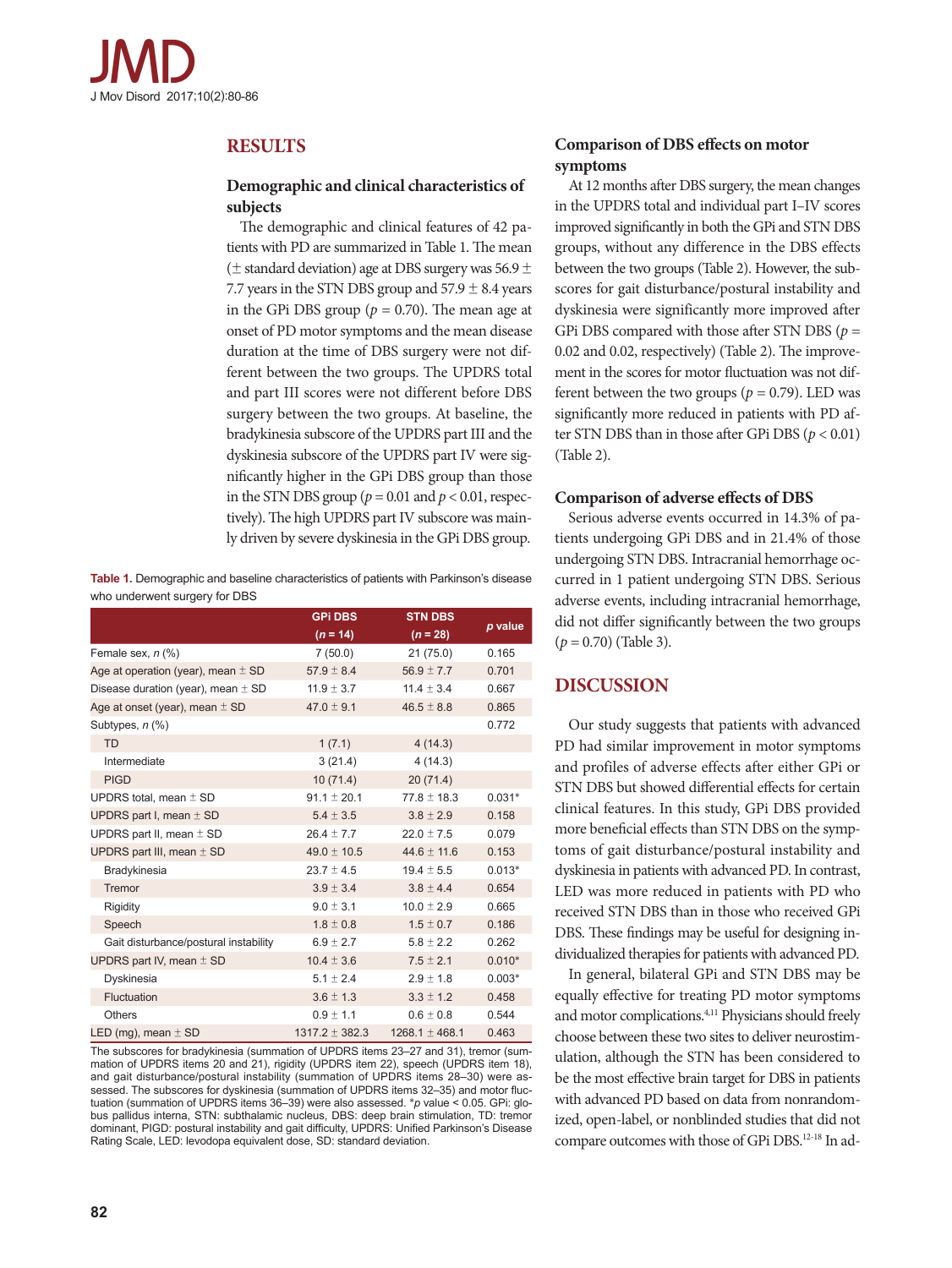| Table 2. Changes in the UPDRS scores and LED between baseline and 12 months after surgery for DBS |                                        |                                                     |                           |                                        |                                                     |                           |                              |                              |                           |
|---------------------------------------------------------------------------------------------------|----------------------------------------|-----------------------------------------------------|---------------------------|----------------------------------------|-----------------------------------------------------|---------------------------|------------------------------|------------------------------|---------------------------|
|                                                                                                   | GPi DBS $(n = 14)$                     |                                                     |                           | STN DBS $(n = 28)$                     |                                                     |                           | At baseline-at 12 months     |                              |                           |
|                                                                                                   | <b>At baseline</b><br>(off medication) | At 12 months<br>(off medication-<br>on stimulation) | $\boldsymbol{p}$<br>value | <b>At baseline</b><br>(off medication) | At 12 months<br>(off medication-<br>on stimulation) | $\boldsymbol{p}$<br>value | <b>GPI DBS</b><br>$(n = 14)$ | <b>STN DBS</b><br>$(n = 28)$ | $\boldsymbol{p}$<br>value |
| <b>UPDRS</b> total.<br>mean $\pm$ SD                                                              | $91.1 \pm 20.1$                        | $54.0 \pm 23.1$                                     | $< 0.001*$                | $77.8 \pm 18.3$                        | $47.4 \pm 17.9$                                     | $< 0.001*$                | $37.1 \pm 16.6$              | $30.3 \pm 19.8$              | 0.274                     |
| <b>UPDRS</b> part I,<br>mean $\pm$ SD                                                             | $5.4 \pm 3.5$                          | $3.2 \pm 3.0$                                       | 0.069                     | $3.8 \pm 2.9$                          | $2.4 \pm 1.7$                                       | $0.034*$                  | $2.1 \pm 3.5$                | $1.4 \pm 3.1$                | 0.459                     |
| UPDRS part II,<br>mean $\pm$ SD                                                                   | $26.4 \pm 7.7$                         | $16.0 \pm 8.1$                                      | $0.001*$                  | $22.0 \pm 7.5$                         | $14.3 \pm 7.1$                                      | $< 0.001*$                | $10.4 \pm 6.2$               | $7.7 \pm 7.2$                | 0.236                     |
| <b>UPDRS part III,</b><br>mean $\pm$ SD                                                           | $49.0 \pm 10.5$                        | $29.0 \pm 12.4$                                     | $< 0.001*$                | $44.6 \pm 11.6$                        | $26.6 \pm 11.0$                                     | $< 0.001*$                | $20.0 \pm 9.7$               | $18.0 \pm 13.9$              | 0.548                     |
| Bradykinesia                                                                                      | $23.7 \pm 4.5$                         | $14.9 \pm 6.0$                                      | $< 0.001*$                | $19.4 \pm 5.5$                         | $13.1 \pm 6.2$                                      | $< 0.001*$                | $8.8 \pm 4.0$                | $6.3 \pm 7.7$                | 0.109                     |
| Tremor                                                                                            | $3.9 \pm 3.4$                          | $1.4 \pm 1.4$                                       | $0.046*$                  | $3.8 \pm 4.4$                          | $1.6 \pm 2.0$                                       | 0.150                     | $2.6 \pm 2.7$                | $2.2 \pm 4.0$                | 0.409                     |
| Rigidity                                                                                          | $9.0 \pm 3.1$                          | $4.8 \pm 3.7$                                       | $0.003*$                  | $10.0 \pm 2.9$                         | $3.9 \pm 2.8$                                       | $< 0.001*$                | $4.2 \pm 3.6$                | $6.1 \pm 3.6$                | 0.155                     |
| Speech                                                                                            | $1.8 \pm 0.8$                          | $1.9 \pm 0.9$                                       | 0.899                     | $1.5 \pm 0.7$                          | $1.3 \pm 0.8$                                       | 0.360                     | $-0.1 \pm 1.0$               | $0.3 \pm 0.7$                | 0.372                     |
| Gait disturbance/<br>postural instability                                                         | $6.9 \pm 2.7$                          | $3.6 \pm 3.2$                                       | $0.003*$                  | $5.8 \pm 2.2$                          | $4.3 \pm 2.8$                                       | $0.034*$                  | $3.2 \pm 2.2$                | $1.5 \pm 2.3$                | $0.024*$                  |
| <b>UPDRS part IV,</b><br>mean $\pm$ SD                                                            | $10.4 \pm 3.6$                         | $5.8 \pm 2.6$                                       | $0.001*$                  | $7.5 \pm 2.1$                          | $4.2 \pm 2.6$                                       | $< 0.001*$                | $4.6 \pm 3.3$                | $3.3 \pm 2.9$                | 0.222                     |
| Dyskinesia                                                                                        | $5.1 \pm 2.4$                          | $1.9 \pm 1.4$                                       | $< 0.001*$                | $2.9 \pm 1.8$                          | $1.4 \pm 1.6$                                       | $0.001*$                  | $3.2 \pm 2.1$                | $1.5 \pm 2.0$                | $0.016*$                  |
| Fluctuation                                                                                       | $3.6 \pm 1.3$                          | $3.1 \pm 1.1$                                       | 0.216                     | $3.3 \pm 1.2$                          | $2.5 \pm 1.8$                                       | 0.051                     | $0.5 \pm 1.3$                | $0.8 \pm 2.0$                | 0.786                     |
| <b>Others</b>                                                                                     | $0.9 \pm 1.1$                          | $0.8 \pm 0.7$                                       | 0.785                     | $0.6 \pm 0.8$                          | $0.4 \pm 0.6$                                       | 0.297                     | $0.1 \pm 0.7$                | $0.3 \pm 0.9$                | 0.340                     |
| LED (mg),<br>mean $\pm$ SD                                                                        | $1317.2 \pm 382.3$                     | $1260.2 \pm 261.6$                                  | 0.650                     | $1268.1 \pm 468.1$                     | $830.6 \pm 331.4 \le 0.001^*$                       |                           | $57.0 \pm 219.2$             | $437.5 \pm 483.6$            | $0.004*$                  |

The subscores for bradykinesia (summation of UPDRS items 23–27 and 31), tremor (summation of UPDRS items 20 and 21), rigidity (UPDRS item 22), speech (UPDRS item 18), and gait disturbance/postural instability (summation of UPDRS items 28–30) were assessed. The subscores for dyskinesia (summation of<br>UPDRS items 32–35) and motor fluctuation (summation of UPDRS items 36–39 thalamic nucleus, DBS: deep brain stimulation, UPDRS: Unified Parkinson's Disease Rating Scale, LED: levodopa equivalent dose, SD: standard deviation.

dition, a recent study that investigated 36-month outcome data of DBS showed continued excellent motoric benefit from DBS, independent of target choice.<sup>5</sup>

Despite the overall similarity in the therapeutic response of patients with PD to DBS at both GPi and STN targets, the differential effects of DBS targets on specific clinical features of PD have also been reported. In a recent report, patients with tremor-dominant PD had a greater response to GPi DBS than to STN DBS, with improvement in gait accounting for this difference.<sup>19</sup> A reduction in letter verbal fluency occurred more frequently after STN DBS than after GPi DBS.<sup>20</sup> Additionally, depression worsened after STN DBS and improved after GPi DBS.<sup>4</sup> The use of the STN as a target for DBS may provide a greater chance for medication reduction,<sup>5</sup> although GPi DBS may provide greater flexibility in medication adjustment after DBS surgery.<sup>5</sup> Therefore, uncertainty about brain target selection for DBS in individual patients with PD still exists. Furthermore, the effects of DBS may be different among patients because of the heterogeneity of PD, ethnic differ-

#### **Table 3.** Comparison of serious adverse effects between GPi and STN DBS surgery

|                                   | GPi DBS $(n = 14)$ | STN DBS $(n = 28)$ | p value |
|-----------------------------------|--------------------|--------------------|---------|
| Any serious adverse events, n (%) | 2(14.3)            | 6(21.4)            | 0.697   |
| Fall                              | 0(0.0)             | 1(3.6)             | > 0.999 |
| Depression                        | 0(0.0)             | 1(3.6)             | > 0.999 |
| Transient severe dyskinesia       | 1(7.1)             | 0(0.0)             | 0.333   |
| Suicide attempt                   | 0(0.0)             | 1(3.6)             | > 0.999 |
| Median neuropathy                 | 0(0.0)             | 1(3.6)             | > 0.999 |
| Wound adhesion                    | 0(0.0)             | 1(3.6)             | > 0.999 |
| Cerebral infarction               | 1(7.1)             | 0(0.0)             | 0.333   |
| Intracranial hemorrhage           | 0(0.0)             | 1(3.6)             | > 0.999 |

GPi: globus pallidus interna, STN: subthalamic nucleus, DBS: deep brain stimulation.

ences, and the medications used after DBS surgery, which may differ by region.<sup>21,22</sup> Indeed, most wellconducted comparative studies of DBS targets have focused on Caucasian populations in European and North American countries. Therefore, outcome data from Asian populations are needed to provide the best personalized therapy for patients with advanced PD.

In this study, patients with PD showed significantly greater improvement in scores for gait disturbance/ postural instability after GPi DBS compared with those after STN DBS. In our patients with PD, there was no significant difference before DBS surgery in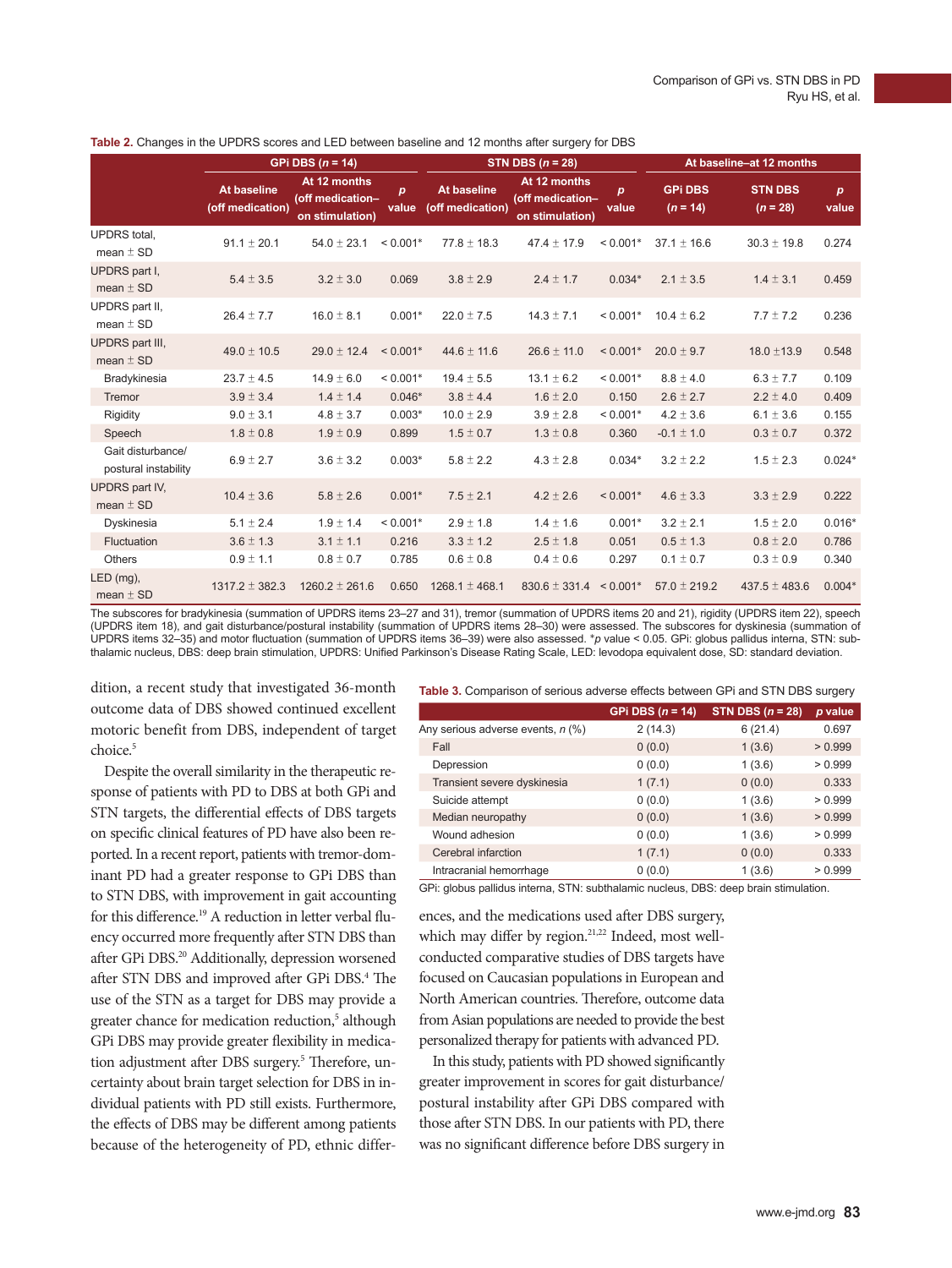

the gait disturbance/postural instability scores between the patients in the GPi and STN DBS groups. This finding was consistent with that of a previous study that reported a greater improvement in gait scores after GPi DBS than in those after STN DBS.<sup>19</sup> Furthermore, previous studies also reported that STN DBS was associated with selective post-operative deterioration of gait, although other global outcome scores continued to improve.15,23-27 Misplacement of electrodes dorsal and anterior to the STN was associated with post-operative gait deterioration in some patients with PD after STN DBS.<sup>24</sup> In this study, although global motor features significantly improved after STN DBS, a quantitative evaluation of electrode placement using post-surgery MRI is required to solve this issue. DBS affects gait at multiple levels of the cortex and brainstem, with simultaneous involvement of striato-frontal motor circuits and pallido-nigrofugal projections to the mesencephalic locomotor region, including the pedunculopontine nucleus.27 Gait is a complex task requiring a delicate balance between various interacting neuronal systems.28 Normal gait necessitates not only automatic movement processes involving stepping and balancing but also attention, afferent information processing, and intentional adjustment.28-31 Considering the highly complex physiology and neuronal processes of gait, the exact mechanisms of the better improvement in gait disturbance after GPi DBS than in that after STN DBS are unlikely to be simple, but further clinical and experimental studies are needed to clarify these issues.

In this study, levodopa-induced dyskinesia was more improved after GPi DBS compared with that after STN DBS. Interestingly, patients with PD treated with GPi DBS received much more LED than those treated with STN DBS at 12 months after DBS surgery. This finding may suggest that patients with PD could receive much more LED without dyskinesia after GPi DBS than after STN DBS. Consistent with our findings, a previous randomized study demonstrated that GPi DBS reduced dyskinesia more effectively than STN DBS. Other case series reported that GPi DBS provided rescue therapy for refractory dyskinesias following effective STN DBS.<sup>32,33</sup> Dyskinesia has been associated with reduced pallidal firing rates, altered firing patterns, and increased pallidal neuronal synchronization at low frequencies.34-37 Thus, the effect of GPi DBS on dyskinesia in patients with PD may be supported by the literature regarding the pathogenic mechanisms of dyskinesia. In contrast to these findings, other studies reported that patients with PD had similar improvements in levodopa-induced dyskinesia following either GPi or STN DBS.<sup>4,5,19</sup> Therefore, further studies are needed to investigate the precise effects of DBS on dyskinesia based on the target regions.

In this study, compared with patients who received GPi DBS, patients with PD had a greater reduction in LED after STN DBS. Medication reduction can have several advantages in the management of patients with PD, including desirable drug compliance, reduced drug adverse effects, and better quality of life.38 However, medication reduction may not be desirable for some patients with PD because it may worsen apathy and decrease motivation. Therefore, the advantages and disadvantages of a greater LED reduction after STN DBS need further investigation.

This study has some limitations. First, the clinical data of the patients with PD were analyzed retrospectively. However, the clinical features of all study subjects were systemically evaluated pre- and postoperatively, using the same institutional guidelines for DBS surgery for patients with PD. Second, GPi or STN DBS surgery was not randomly selected. The brain targets for DBS surgery were determined by a consensus decision made by physicians, patients, and their caregivers in clinical practice. The nonrandomization of targets may cause selection bias, especially for pre-surgery cardinal motor features. However, the pre-surgery UPDRS scores were comparable between the GPi and STN groups; the GPi and STN DBS surgeries were performed after the same pre-operative evaluation protocol; and the surgical procedures for both targets were performed by one neurosurgeon based on institutional guidelines. Third, the non-motor features of PD were not assessed in detail, which should be considered in future comprehensive studies. Fourth, the follow-up examination of the patients occurred within a relatively short period. Future studies with well-designed long-term comparisons between treatments in patients with advanced PD are needed to solve these practical issues.

#### Supplementary Materials

The online-only Data Supplement is available with this article at https://doi.org/10.14802/jmd.17001.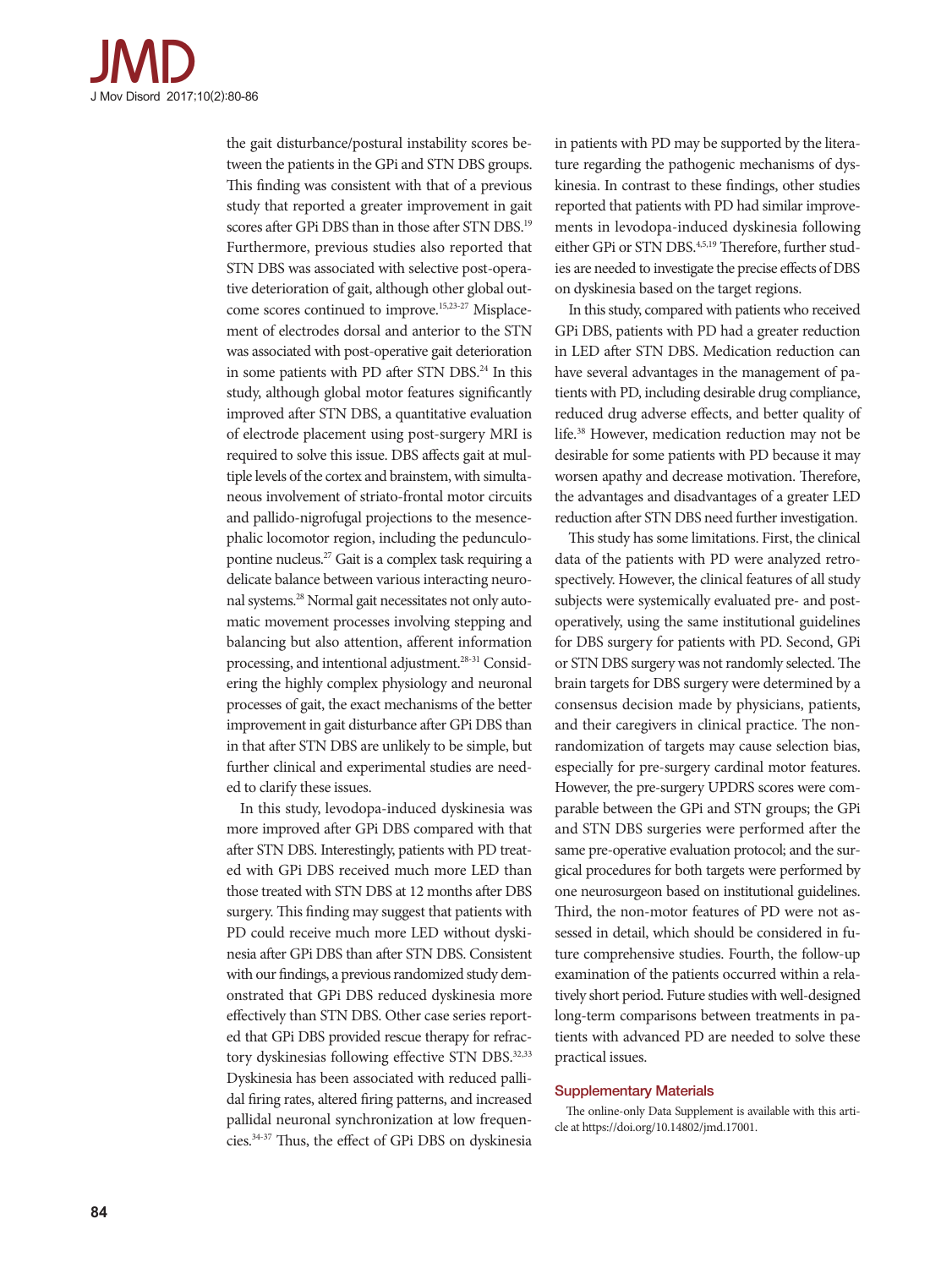#### Conflicts of Interest

The authors have no financial conflicts of interest.

#### **Acknowledgments**

This work was supported by a grant from the Korea Healthcare Technology R&D Project, Ministry of Health & Welfare, Republic of Korea (HI14C2206).

#### **REFERENCES**

- 1. Lang AE, Lozano AM. Parkinson's disease. First of two parts. N Engl J Med 1998;339:1044-1053.
- 2. Lang AE, Lozano AM. Parkinson's disease. Second of two parts. N Engl J Med 1998;339:1130-1143.
- 3. Okun MS. Deep-brain stimulation for Parkinson's disease. N Engl J Med 2012;367:1529-1538.
- 4. Follett KA, Weaver FM, Stern M, Hur K, Harris CL, Luo P, et al. Pallidal versus subthalamic deep-brain stimulation for Parkinson's disease. N Engl J Med 2010;362:2077-2091.
- 5. Weaver FM, Follett KA, Stern M, Luo P, Harris CL, Hur K, et al. Randomized trial of deep brain stimulation for Parkinson disease: thirty-six-month outcomes. Neurology 2012;79:55-65.
- 6. Chung SJ, Jeon SR, Kim SR, Sung YH, Lee MC. Bilateral effects of unilateral subthalamic nucleus deep brain stimulation in advanced Parkinson's disease. Eur Neurol 2006;56: 127-132.
- 7. Park JH, Chung SJ, Lee CS, Jeon SR. Analysis of hemorrhagic risk factors during deep brain stimulation surgery for movement disorders: comparison of the circumferential paired and multiple electrode insertion methods. Acta Neurochir (Wien) 2011;153:1573-1578.
- 8. Ryu HS, Kim MS, You S, Kim MJ, Kim YJ, Kim J, et al. Mortality of advanced Parkinson's disease patients treated with deep brain stimulation surgery. J Neurol Sci 2016;369: 230-235.
- 9. Jankovic J, McDermott M, Carter J, Gauthier S, Goetz C, Golbe L, et al. Variable expression of Parkinson's disease: a base-line analysis of the DATATOP cohort. The Parkinson Study Group. Neurology 1990;40:1529-1534.
- 10. Tomlinson CL, Stowe R, Patel S, Rick C, Gray R, Clarke CE. Systematic review of levodopa dose equivalency reporting in Parkinson's disease. Mov Disord 2010;25:2649- 2653.
- 11. Anderson VC, Burchiel KJ, Hogarth P, Favre J, Hammerstad JP. Pallidal vs subthalamic nucleus deep brain stimulation in Parkinson disease. Arch Neurol 2005;62:554-560.
- 12. Limousin P, Pollak P, Benazzouz A, Hoffmann D, Le Bas JF, Broussolle E, et al. Effect of parkinsonian signs and symptoms of bilateral subthalamic nucleus stimulation. Lancet 1995;345:91-95.
- 13. Krack P, Pollak P, Limousin P, Hoffmann D, Xie J, Benazzouz A, et al. Subthalamic nucleus or internal pallidal stimulation in young onset Parkinson's disease. Brain 1998;121 (Pt 3):451-457.
- 14. Krause M, Fogel W, Heck A, Hacke W, Bonsanto M, Trenkwalder C, et al. Deep brain stimulation for the treatment of Parkinson's disease: subthalamic nucleus versus globus pallidus internus. J Neurol Neurosurg Psychiatry 2001;70: 464-470.
- 15. Rodriguez-Oroz MC, Obeso JA, Lang AE, Houeto JL, Pollak P, Rehncrona S, et al. Bilateral deep brain stimulation in Parkinson's disease: a multicentre study with 4 years followup. Brain 2005;128(Pt 10):2240-2249.
- 16. Kleiner-Fisman G, Herzog J, Fisman DN, Tamma F, Lyons KE, Pahwa R, et al. Subthalamic nucleus deep brain stimulation: summary and meta-analysis of outcomes. Mov Disord 2006;21 Suppl 14:S290-S304.
- 17. Williams A, Gill S, Varma T, Jenkinson C, Quinn N, Mitchell R, et al. Deep brain stimulation plus best medical therapy versus best medical therapy alone for advanced Parkinson's disease (PD SURG trial): a randomised, open-label trial. Lancet Neurol 2010;9:581-591.
- 18. Weaver F, Follett K, Hur K, Ippolito D, Stern M. Deep brain stimulation in Parkinson disease: a metaanalysis of patient outcomes. J Neurosurg 2005;103:956-967.
- 19. Katz M, Luciano MS, Carlson K, Luo P, Marks WJ Jr, Larson PS, et al. Differential effects of deep brain stimulation target on motor subtypes in Parkinson's disease. Ann Neurol 2015; 77:710-719.
- 20. Okun MS, Fernandez HH, Wu SS, Kirsch-Darrow L, Bowers D, Bova F, et al. Cognition and mood in Parkinson's disease in subthalamic nucleus versus globus pallidus interna deep brain stimulation: the COMPARE trial. Ann Neurol 2009;65:586-595.
- 21. Paulus W, Jellinger K. The neuropathologic basis of different clinical subgroups of Parkinson's disease. J Neuropathol Exp Neurol 1991;50:743-755.
- 22. Rajput AH, Sitte HH, Rajput A, Fenton ME, Pifl C, Hornykiewicz O. Globus pallidus dopamine and Parkinson motor subtypes: clinical and brain biochemical correlation. Neurology 2008;70(16 Pt 2):1403-1410.
- 23. van Nuenen BF, Esselink RA, Munneke M, Speelman JD, van Laar T, Bloem BR. Postoperative gait deterioration after bilateral subthalamic nucleus stimulation in Parkinson's disease. Mov Disord 2008;23:2404-2406.
- 24. Fleury V, Pollak P, Gere J, Tommasi G, Romito L, Combescure C, et al. Subthalamic stimulation may inhibit the beneficial effects of levodopa on akinesia and gait. Mov Disord 2016; 31:1389-1397.
- 25. Krack P, Batir A, Van Blercom N, Chabardes S, Fraix V, Ardouin C, et al. Five-year follow-up of bilateral stimulation of the subthalamic nucleus in advanced Parkinson's disease. N Engl J Med 2003;349:1925-1934.
- 26. Schüpbach WM, Chastan N, Welter ML, Houeto JL, Mesnage V, Bonnet AM, et al. Stimulation of the subthalamic nucleus in Parkinson's disease: a 5 year follow up. J Neurol Neurosurg Psychiatry 2005;76:1640-1644.
- 27. Cossu G, Pau M. Subthalamic nucleus stimulation and gait in Parkinson's disease: a not always fruitful relationship. Gait Posture 2017;52:205-210.
- 28. Snijders AH, van de Warrenburg BP, Giladi N, Bloem BR. Neurological gait disorders in elderly people: clinical approach and classification. Lancet Neurol 2007;6:63-74.
- 29. Woollacott M, Shumway-Cook A. Attention and the control of posture and gait: a review of an emerging area of research. Gait Posture 2002;16:1-14.
- 30. Morton SM, Bastian AJ. Cerebellar control of balance and locomotion. Neuroscientist 2004;10:247-259.
- 31. Snijders AH, Takakusaki K, Debu B, Lozano AM, Krishna V, Fasano A, et al. Physiology of freezing of gait. Ann Neurol 2016;80:644-659.
- 32. Allert N, Schnitzler A, Sturm V, Maarouf M. Failure of longterm subthalamic nucleus stimulation corrected by additional pallidal stimulation in a patient with Parkinson's disease. J Neurol 2012;259:1244-1246.
- 33. Cook RJ, Jones L, Fracchia G, Anderson N, Miu J, Meagher LJ, et al. Globus pallidus internus deep brain stimulation as rescue therapy for refractory dyskinesias following effec-